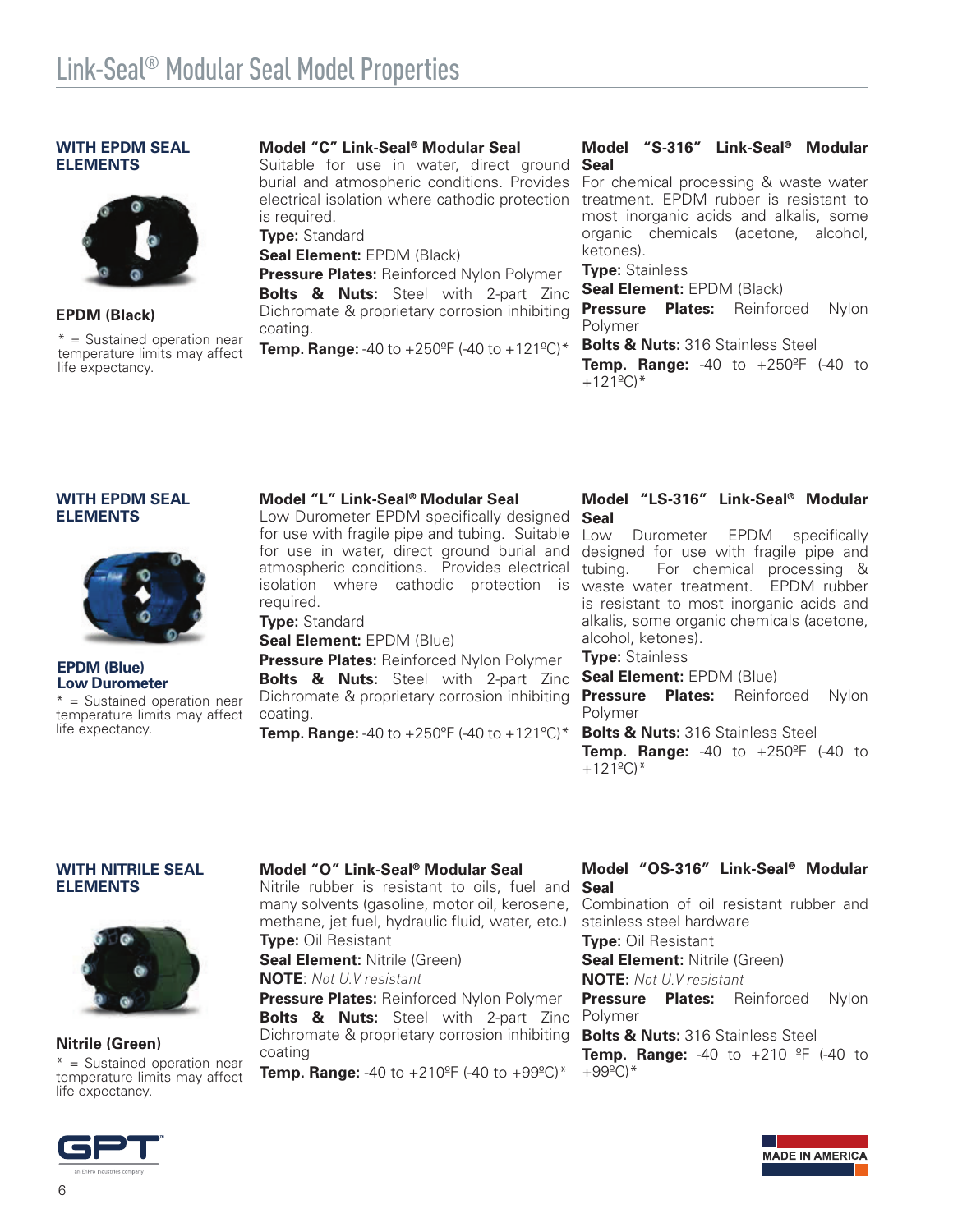# **WITH SILICONE SEAL ELEMENTS**



**Silicone (Grey)** \* = Sustained operation near temperature limits may affect life expectancy.

**NOTE:** *Sustains a constant temp. of 325*°*F (163*° *C)*

# **Model "T" Link-Seal® Modular Seal**

Silicone rubber is ideal for temperature extremes. The "T" model is one-hour Factory Mutual approved.

**Type:** High/Low Temperature

**Seal Element: Silicone (Grey) Pressure Plates:** Steel Zinc Dichromate

**Bolts:** Steel with 2-part Zinc Dichromate & proprietary corrosion inhibiting coating.

**Temp. Range:** -67 to +400°F (-55 to +204°C)\*

## **Model "FD/FS" Link-Seal® Modular Seal**

Double seal for added protection **Type:** Fire Seals

**Seal Element: Silicone (Grey)** 

**Pressure Plates:** Steel zinc dichromate **Bolts:** Steel with 2-part Zinc Dichromate & proprietary corrosion inhibiting coating. **Temp. Range:** -67 to +400°F (-55 to  $+204^{\circ}$ C)\*

# Link-Seal® NSF Certified Product



**EPDM (Black)**

**Model "S61" Link-Seal® Modular Seal**

NSF 61 Certified for use in potable water (drinking water) **Type:** Stainless **Seal Element:** EPDM (Black) **Pressure Plates:** Blue Reinforced Nylon Polymer **Bolts & Nuts: 316 Stainless Steel** 

\* = Sustained operation near **Temp. Range:** -40 to +250ºF (-40 to +121ºC)\* temperature limits may affect life expectancy.

NSF Certificate # C0162325-01

The Model "S61" is made from Black NSF 61 certified EPDM materials, with Blue reinforced Nylon Polymer Pressure plates and 316 Stainless Steel hardware. Each shipment is packaged with a defining "NSF 61" label and batch number for traceability.

# **SPECIFICTIONS:**

- » **Type:** Potable water
- » **Seal Element:** Black EPDM NSF 61 Certified
- » **Pressure Plates:** Blue Reinforced Nylon Polymer
- » **Bolts & Nuts:** 316 Stainless Steel
- » **Temperature Range:** -40˚F to 250˚F (-40˚C to 121˚C)
- » Certified to NSF/ANSI Standard 61



- » Hospital lines
- » Laboratories
- » Water treatment plants
- » Processes where purity is important
- » All potable water applications
- » Process water for manufacturing operations
- » Food service
- » Food OEM's
- » Sanitary milk service
- » Food transportation

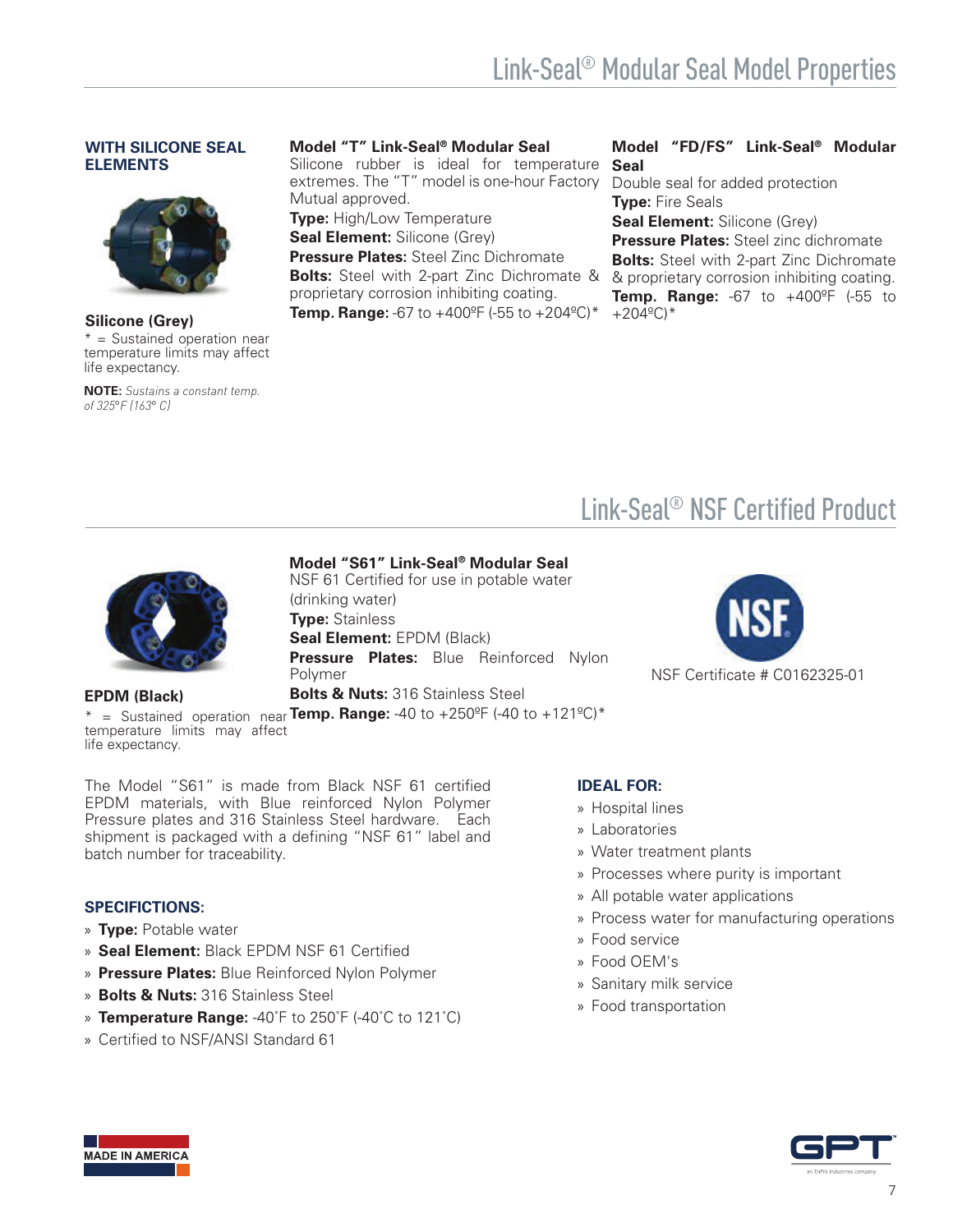| <b>Property</b>        | <b>ASTM</b><br><b>Method</b> | <b>EPDM (EPDM L)</b>            | <b>Nitrile</b>                   | <b>Silicone</b>                  |
|------------------------|------------------------------|---------------------------------|----------------------------------|----------------------------------|
| Hardness (shore A)     | $D-2240$                     | $50 \pm 5$ (40 ±5)              | $50 + 5$                         | $50 + 5$                         |
| Tensile                | D-412                        | 1450 psi                        | 1300 psi                         | 860 psi                          |
| Elongation             | $D-412$                      | 400%                            | 300%                             | 250%                             |
| <b>Compression Set</b> | S-395                        | 15%<br>22 hrs. @ 158° F (70° C) | 45%<br>22 hrs. @ 212° F (100° C) | 40%<br>22 hrs. @ 350° F (177° C) |
| Specific Gravity       | D-297                        | 1.10                            | 1.15                             | 1.40                             |

# **MATERIAL PROPERTIES OF LINK-SEAL® MODULAR SEAL ELEMENTS**

## **MATERIAL PROPERTIES OF COMPOSITE PRESSURE PLATES**

| <b>Property</b>           | <b>ASTM</b><br><b>Method</b> | Value           |
|---------------------------|------------------------------|-----------------|
| Izod Impact - Notched     | D-256                        | $1.11$ ft-lb/in |
| Tensile Strength @ Yield  | D-638                        | 20,000 psi      |
| Tensile Strength - Break  | D-638                        | 20,250 psi      |
| Flexural Strength @ Yield | D-790                        | 30,750 psi      |
| Flexural Modulus          | $D-790$                      | 1,124,000 psi   |
| Elongation, Break         | D-638                        | 11.07%          |
| <b>Specific Gravity</b>   | $D-792$                      | 1.38            |
| Moisture Content          |                              | 0.18%           |

#### **BOLT & NUT SPECIFICATION Carbon Steel**

Carbon steel, zinc dichromated per ASTM B633, with an additional corrosion inhibiting proprietary organic coating. (passes 1470 hour salt spray test) Tensile Strength = 60,000 psi, minimum.

An independent 1,470 hour salt spray test run in accordance to ASTM B117-97 has proven Link-Seal® modular seals' Zinc Dichromated Carbon Steel bolts, with proprietary corrosion inhibiting coating, to be superior when compared with competitive manufactures.

# **Stainless Steel**

ANSI Type = 316, Per ASTM F593-95 Tensile Strength = 85,000 psi, average



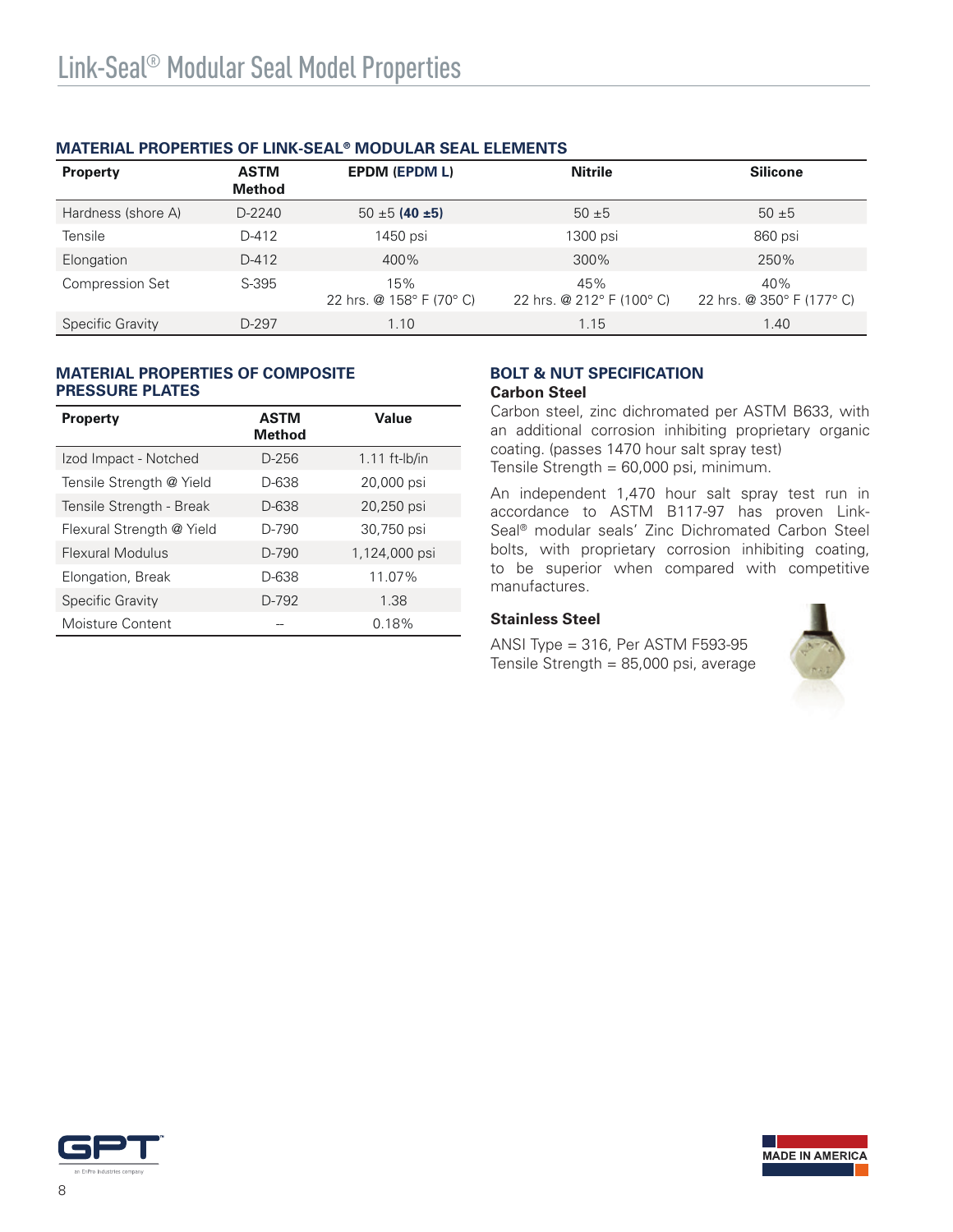| Link-Seal <sup>®</sup> Model   | <b>Tool Size/</b><br>Type Req. | <b>Bolt Head</b><br><b>Type</b> |
|--------------------------------|--------------------------------|---------------------------------|
| LS-200, LS-275                 | 4mm, Allen                     |                                 |
| LS-300, LS-315                 | 6mm, Allen                     |                                 |
| LS-325, LS-340, LS-360         | 13mm, Hex                      |                                 |
| LS-400, LS-410, LS-425, LS-475 | 17mm, Hex                      |                                 |
| LS-500, LS-525, LS-575         | 19mm, Hex                      |                                 |
| LS-615                         | 24mm, Hex                      |                                 |
| LS-650                         | 19mm, Hex                      |                                 |

To provide consistency and worldwide compatibility, GPT now offers all Link-Seal® Modular Seal sizes with metric bolts. The new bolts adhere to metric specifications as used by most all countries outside the U.S.A. Smaller Link-Seal® Modular Seals (sizes LS-200, LS-275, LS-300, and LS-315) will consist of metric Allen head or socket cap bolt heads while the balance of the line will use standard hex head metric bolts.

# **INDEPENDENT LABORATORY TEST**

The Newly Engineered Force Dispersion Pressure Plates have been fully tested by an independent laboratory to ensure design theory translates into the capability to handle the rigors of real world applications.





In addition, the new design has an average of 15% more strength than previous Link-Seal® Modular Seal versions.



1,470 hour salt spray test run in accordance to ASTM B117-97 has proven Link-Seal® modular seals' Zinc Dichromated Carbon Steel bolts, with proprietary corrosion inhibiting coating, to be superior when compared with competitive manufactures. Test Results are available on request.



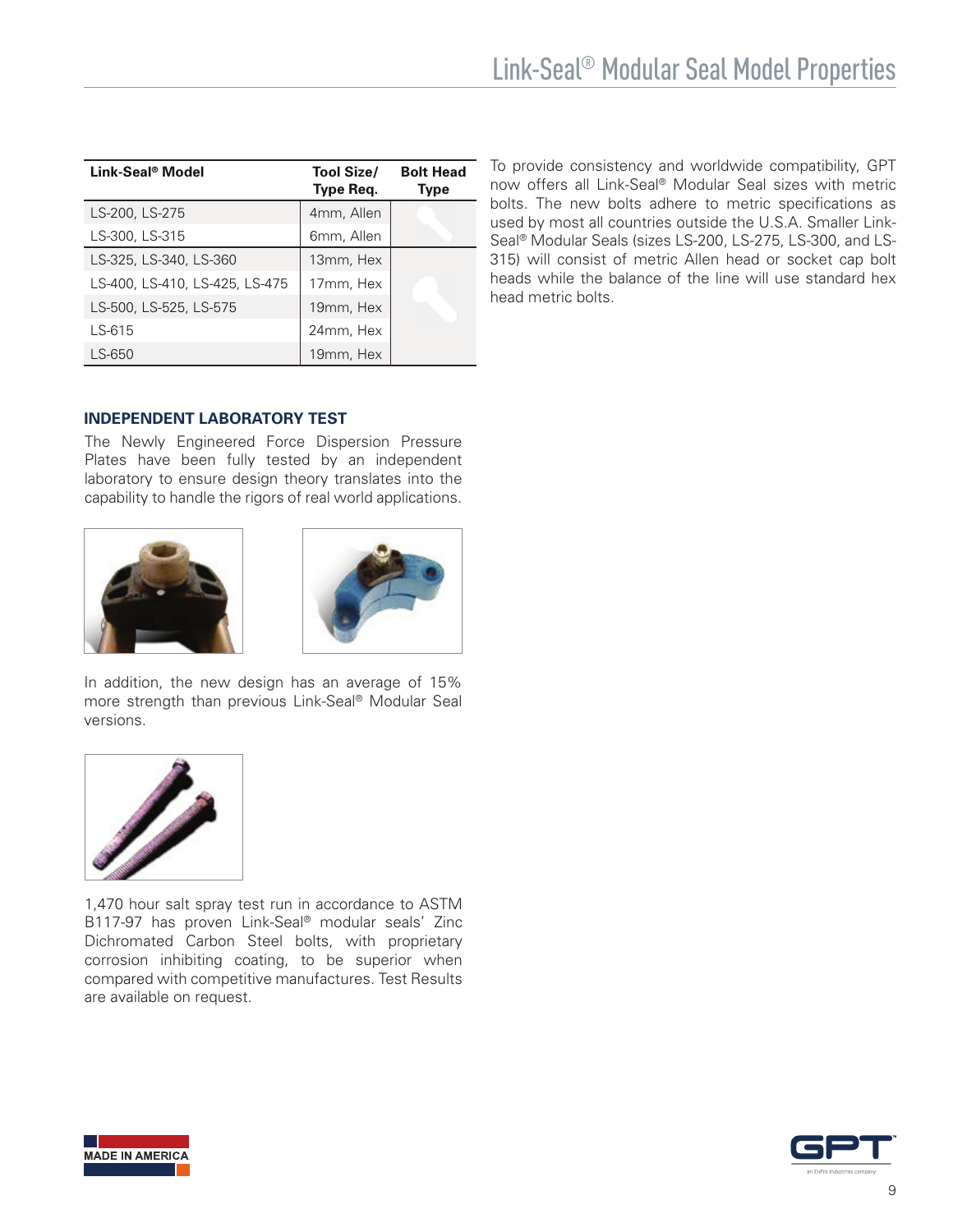